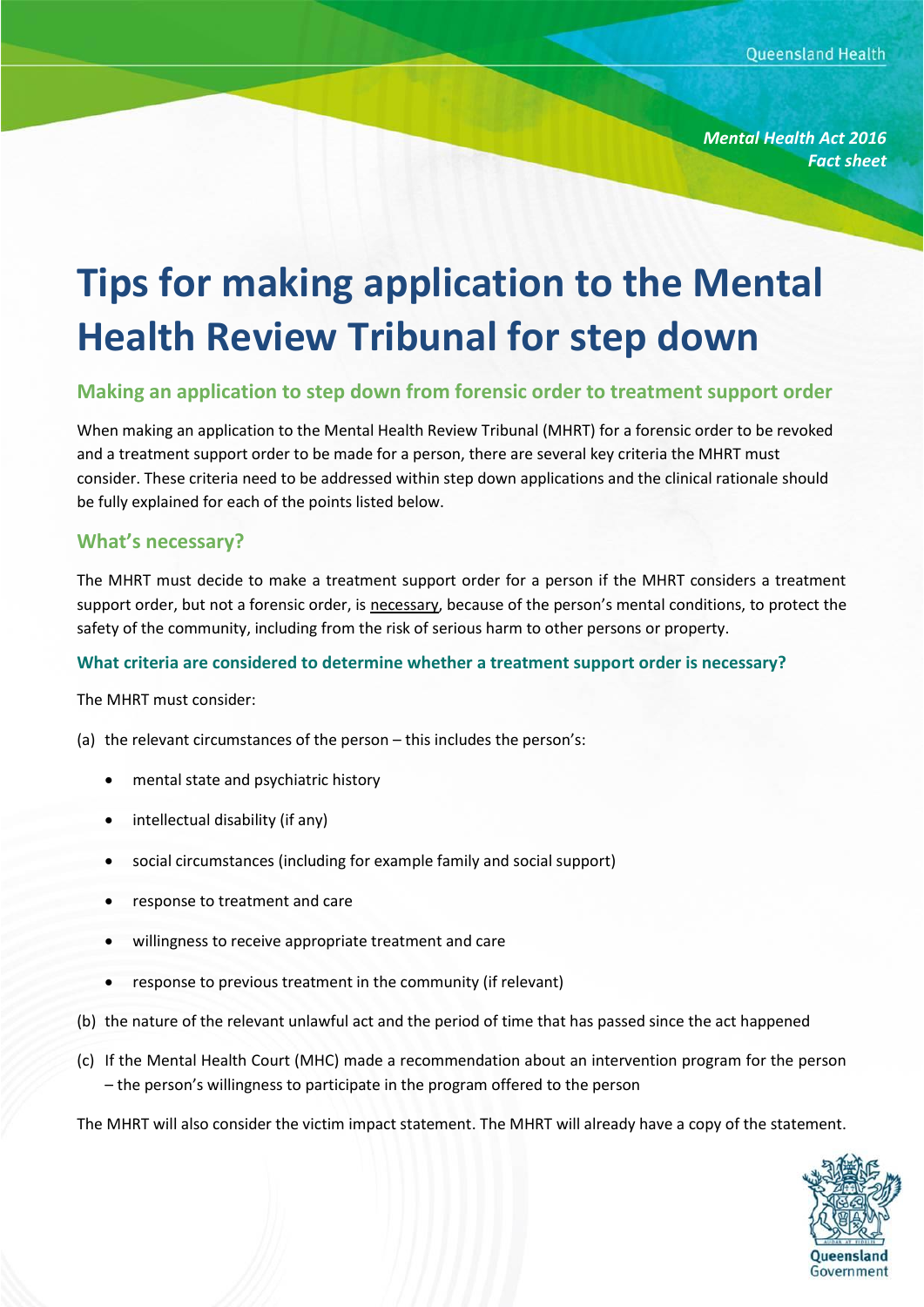## **Protective factors**

The purpose and objects of the *Mental Health Act 2016* (Act) are not only diversionary and remedial, but also act as protective factors for both the patient and the community. Decisions made by the MHRT must be in accordance with the purpose and objects of the Act*.*

To assist the MHRT, information relating to the future risk assessment, management, monitoring and review of the person should be outlined in detail to support the application. These management strategies will be viewed by the MHRT as the protective factors in place to safeguard the community. When providing this information it is important to demonstrate that the level of oversight and scrutiny required for the person is less than has been previously required under the forensic order. This is because the Act's intention is the level of oversight and scrutiny for a person on a treatment support order must be less than that necessary for a person on a forensic order.

## **When to apply for a step down**

- The person is engaged in treatment and demonstrates insight into the need for ongoing treatment.
- The person's offences were relatively minor or an appropriate amount of time has passed since the offending occurred.
- There have been limited or no breaches of the forensic order this includes breaches due to drug and alcohol use.
- The risk assessment, management, monitoring and review of a person requires a less stringent option because their treatment and care needs and risk profile are so reduced to require a lower level of management and oversight.

### **References**

The MHC recently handed down a decision that lays out the statutory framework and practical differences between forensic orders and treatment support orders. A summary is attached. A copy of the full decision of *MGL, Re* [2017] QMHC 7 is available at: <https://www.sclqld.org.au/caselaw/QMHC/2017/007>

Other useful fact sheets in relation to the mental health court, forensic orders and treatment support orders are available at: https://www.health.qld.gov.au/clinical-practice/guidelines-procedures/clinical-staff/mental [health/act/topics/courts-forensic](https://www.health.qld.gov.au/clinical-practice/guidelines-procedures/clinical-staff/mental%20health/act/topics/courts-forensic)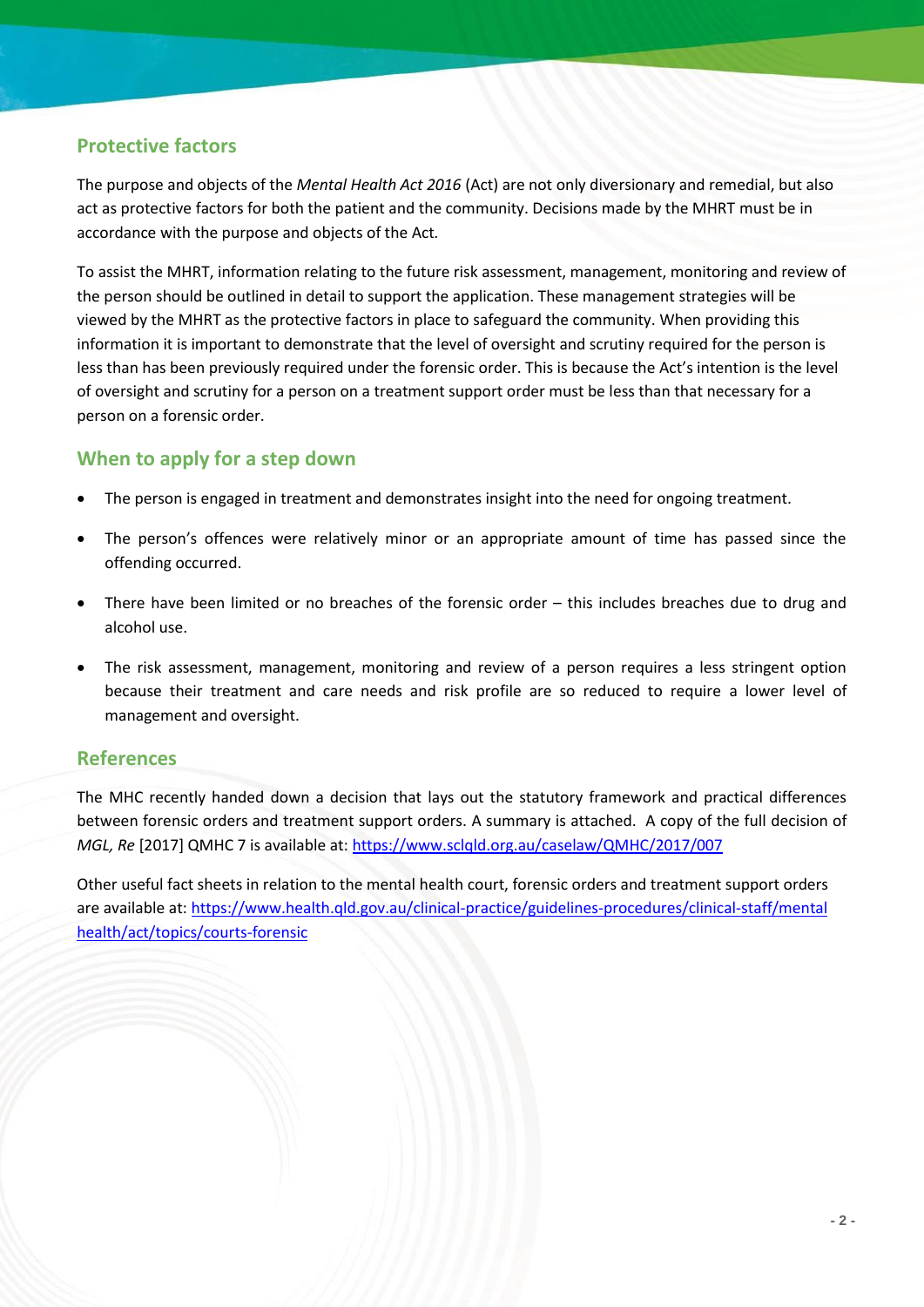## **Statutory framework and practicalities of a forensic order**

### **If the Mental Health Court makes a forensic order for a person, the following occurs:**

- 1. The Mental Health Court (MHC) must decide whether the category is inpatient or community. The MHC may decide that the category is community only if the MHC considers there is not an unacceptable risk to the safety of the community.
- 2. The MHC may approve limited community treatment only if the MHC considers there is not an unacceptable risk to the safety of the community.
- 3. An authorised doctor may authorise treatment in the community only to the extent approved by the MHC or Mental Health Review Tribunal (MHRT).
- 4. The MHC may impose appropriate conditions on the order, including, for example, a non-contact condition.
- 5. The MHC may make recommendations about intervention programs, for example, drug and alcohol programs, anger management counselling, programs or sexual offender programs.
- 6. The MHC may impose a non-revocation period for a person charged with a prescribed offence.
- 7. A psychiatrist will assess and determine treatment and care within 7 days of the patient becoming a forensic patient.
- 8. The Assessment and Risk Management Committee (ARMC) must review treatment and care of the patient within 30 days of the order being made.
- 9. The first ARMC meeting is to consider the appropriateness of a Community Forensic Outreach Service (CFOS) referral.
- 10. CFOS must review all forensic order patients charged with prescribed offences within 60 days of the order being made, excluding patients detained as an inpatient at The Park High Security Unit.
- 11. The ARMC must review forensic order patients at least twice per year.
- 12. The ARMC must determine the frequency of review of the patient by the case manager, forensic liaison officer and an authorised psychiatrist.
- 13. The clinical director of an AMHS is to be notified and briefed if:
	- a. a matter requires escalation to the Chief Psychiatrist i.e. due to media attention, controversial events or situations, serious and/or continued breaches of LCT or any other matter of significance
	- b. the patient's risk profile is assessed by the treating team to have changed from low/moderate to high
	- c. there has been a material change to the patient's circumstances, or
	- d. the patient's limited community treatment (LCT) is breached, suspended or cancelled.
- 14. On notification of events listed in 13, the clinical director may determine the ARMC should meet to review the treatment and care of the patient.
- 15. The Chief Psychiatrist may determine that an ARMC should be held to review the patient's treatment and care.
- 16. The patient must be reviewed in accordance with the Australian Government's National Standards for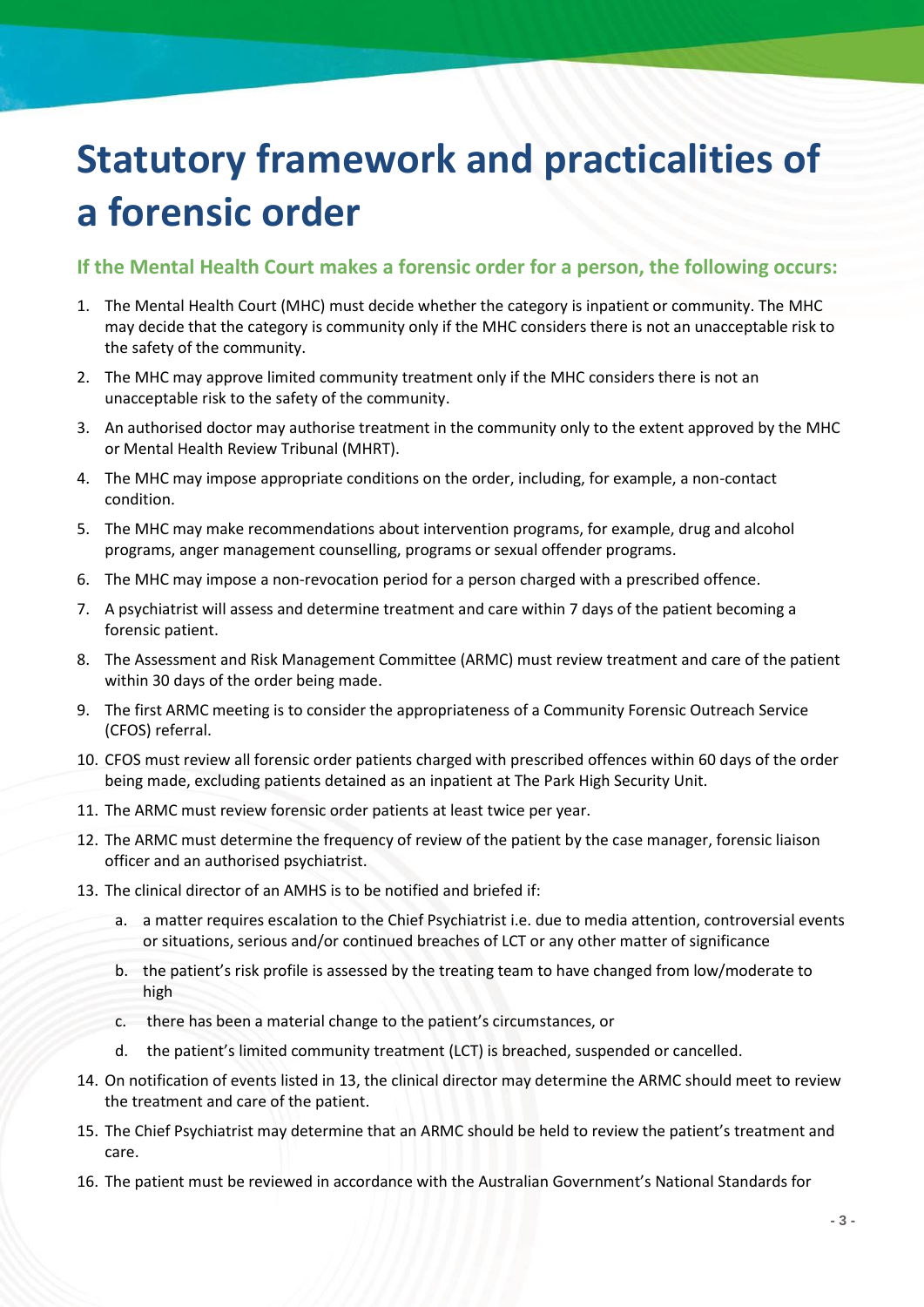Mental Health Services at least every 3 months.

- 17. The patient must have a Care Plan and interventions to manage risk must be documented in the Care Plan.
- 18. Liaison with, or referral to, CFOS must occur when:
	- a. the patient's risk of violence is escalating
	- b. the patient is an inpatient at The Park High Security Unit and is transitioning to the community, or
	- c. revocation of a forensic order is being considered to determine whether there is a need for CFOS opinion.

At all other times, referrals can be made on CFOS referral criteria.

- 19. An Involuntary Patient Summary with current information and circumstances must be uploaded to CIMHA.
- 20. The patient must be photographed and have their photograph uploaded to CIMHA.
- 21. Administrators of AMHSs are to report to the Chief Psychiatrist quarterly regarding the treatment and care of patients.
- 22. The Attorney-General's representative has a right to appear at the MHRT review of the forensic order and may make submissions for the protection of the community on the appropriateness of proposed changes to the order, for example, changes to LCT conditions, of the order, or stepping-down to a treatment support order.